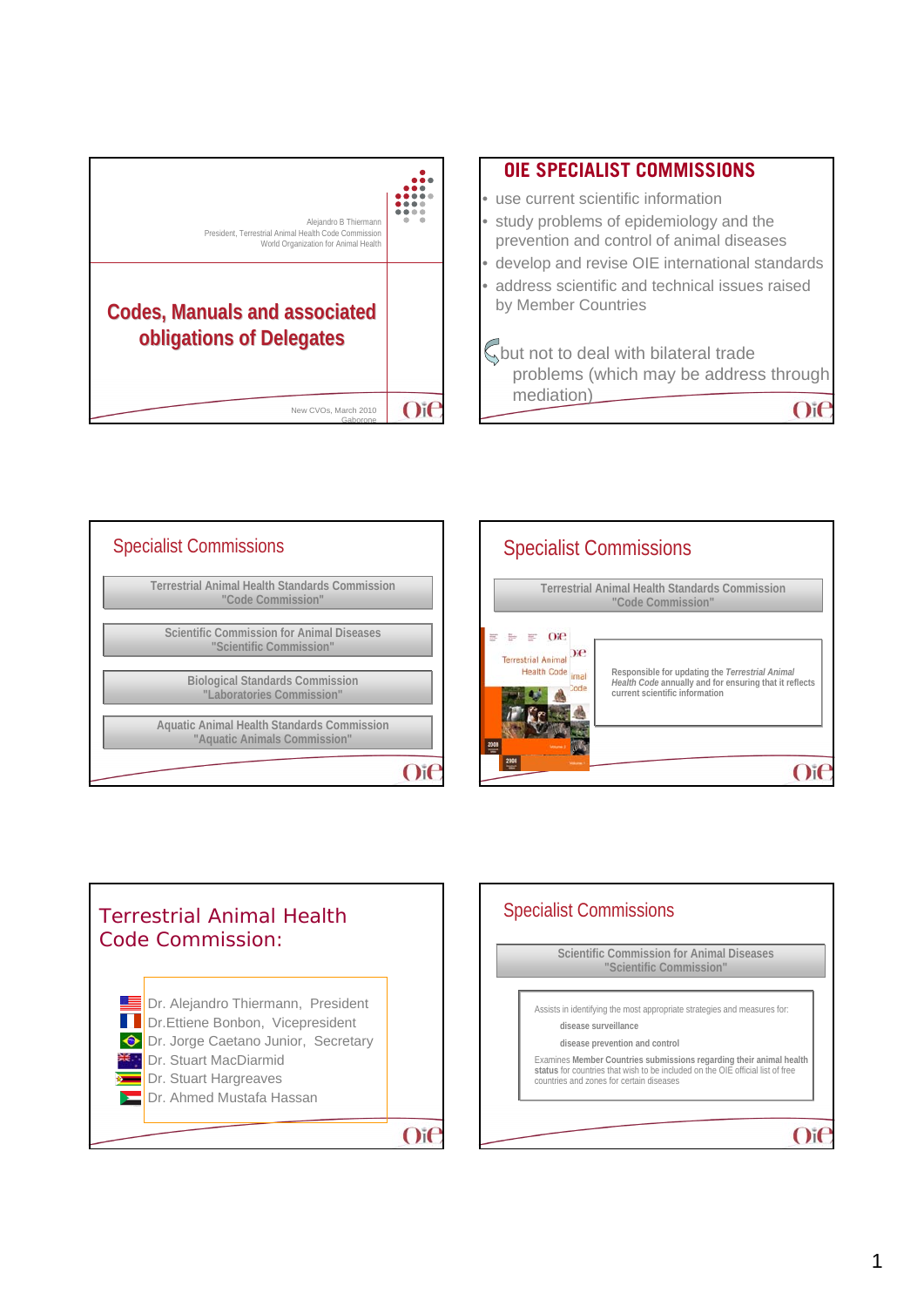









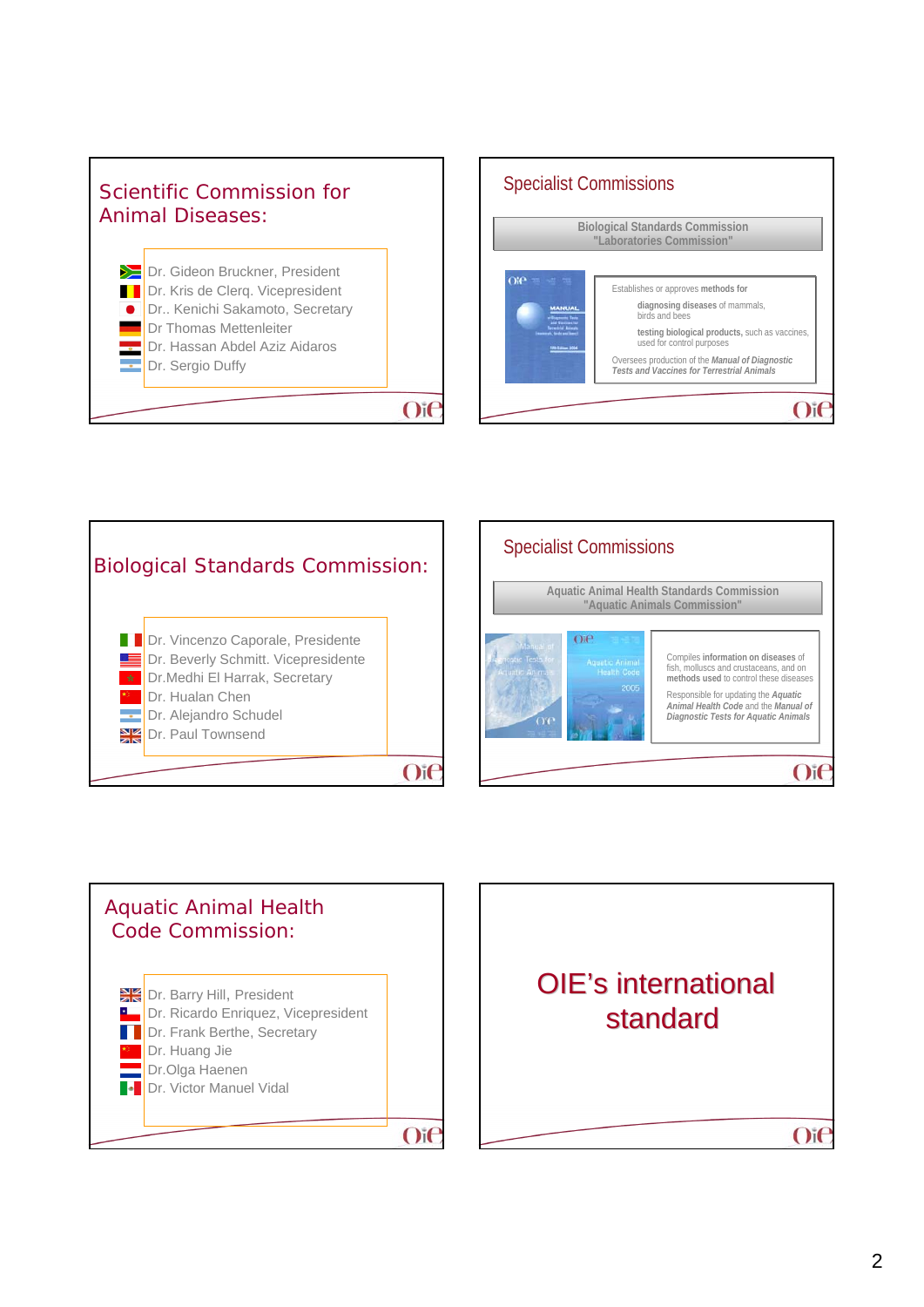

### The OIE Codes and Manuals

- Terrestrial Animal Health Code
- Aquatic Animal Health Code
- Manual of Diagnostic Tests and Vaccines for Terrestrial Animals
- Manual of Diagnostic Tests for Aquatic Animals







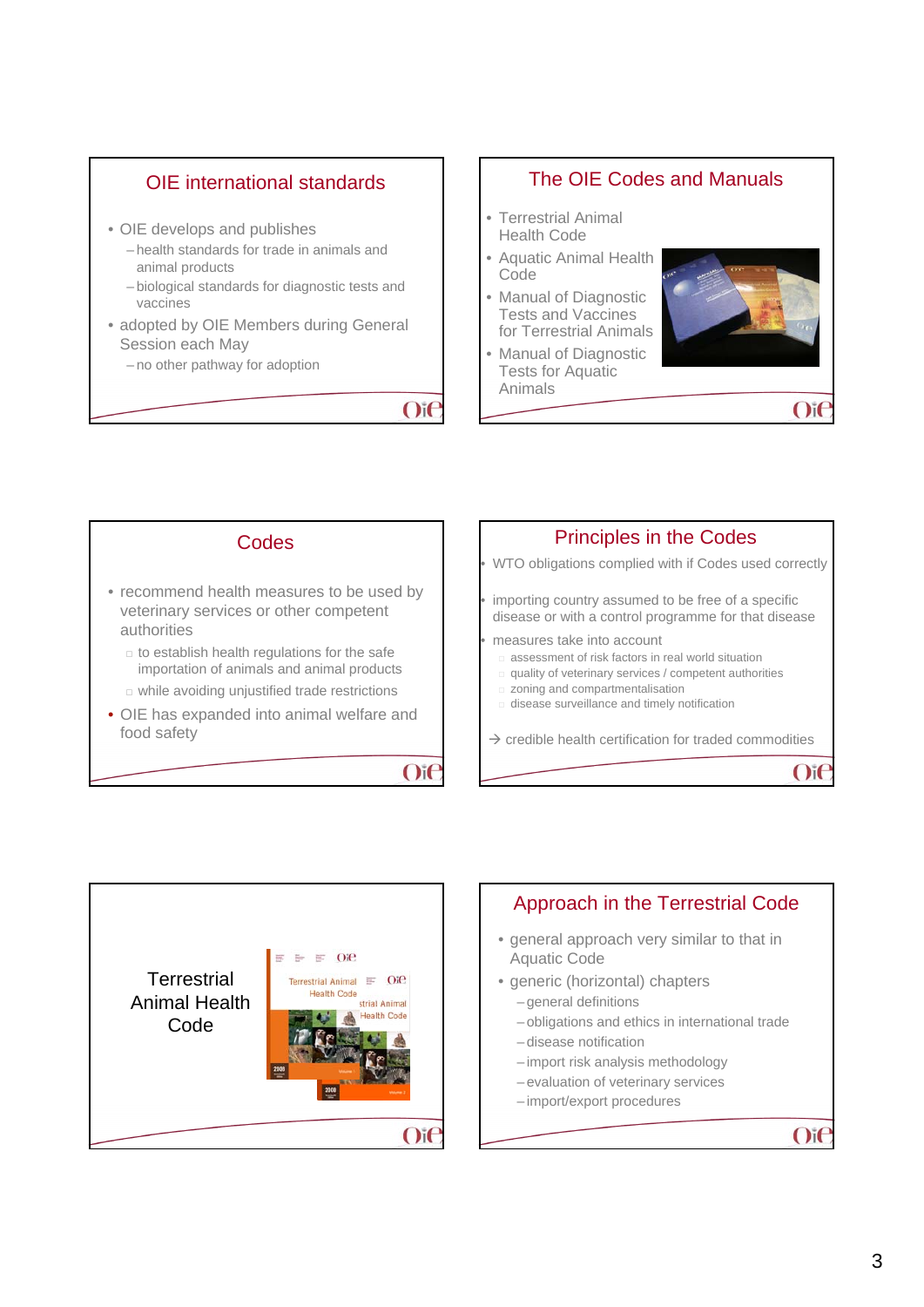### Approach in the Terrestrial Code

- specific chapters on diseases for
	- live animals
	- genetic material
	- products of animal origin (meat, milk, hides / skins)
- covering diseases of
	- mammals eg FMD, BSE
	- birds eg AI. NCD
	- bees eg foulbrood

### $O$ i $\epsilon$

### Approach in the Terrestrial Code

- in each chapter, articles on
	- description of pathogen / disease
	- determining status of a country, zone or compartment
	- 'safe' commodities irrespective of status (if possible)
	- recommendations for 'unsafe' commodities

 $O$ if

## Approach in the Terrestrial Code

#### • appendices

- collection and processing of semen and embryos/ova
- disease surveillance general and disease specific
- inactivation of pathogens and vectors
- animal welfare
- food safety
- antimicrobial resistance
- model veterinary certificates for
	- live animals and products of animal origin

 $Oif$ 



### **Equivalence**

- estimation of risks associated with importation and choice of appropriate risk management option(s) are made more difficult by differences among animal health and production systems
- now recognised that significantly different systems can provide the same level of animal and human health protection

– benefits to both importing and exporting countries

 $O<sub>i</sub>$ 

# **Equivalence** • *Code* guidelines assist OIE Members to

- determine whether sanitary measures arising from different systems may provide the same level of protection
- discuss principles common to all judgements of equivalence – including for aquatic animal health
- outline a step-wise process for trading partners to follow in facilitating a judgement of equivalence

 $O<sub>i</sub>$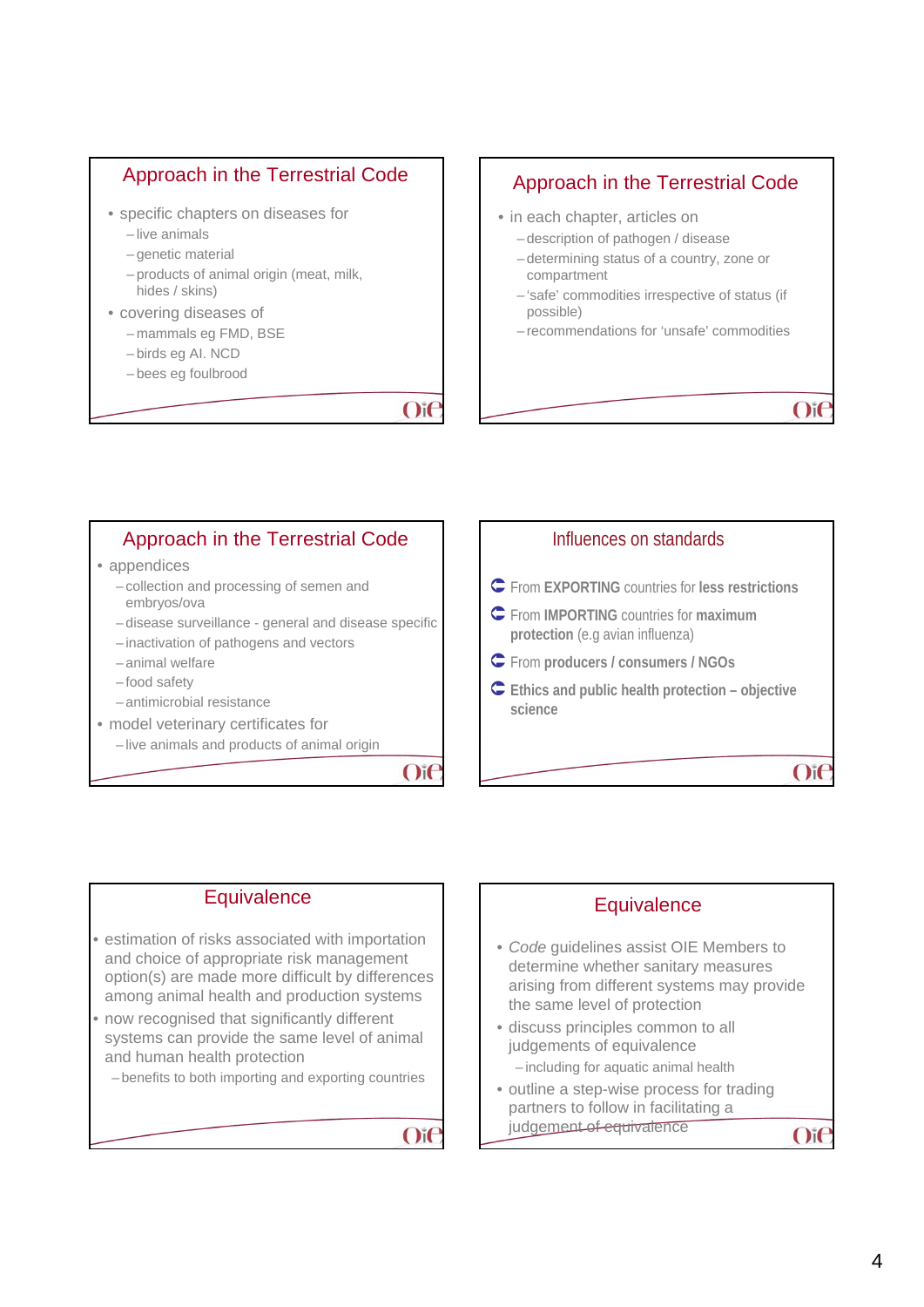### **Equivalence**

- equivalence may apply
	- at the level of specific measures or on a systems-wide basis
	- to specific areas of trade or commodities or generally
- essential to apply a scientific risk analysis to the extent practicable in establishing the basis for a judgement of equivalence

### $O$ i $C$